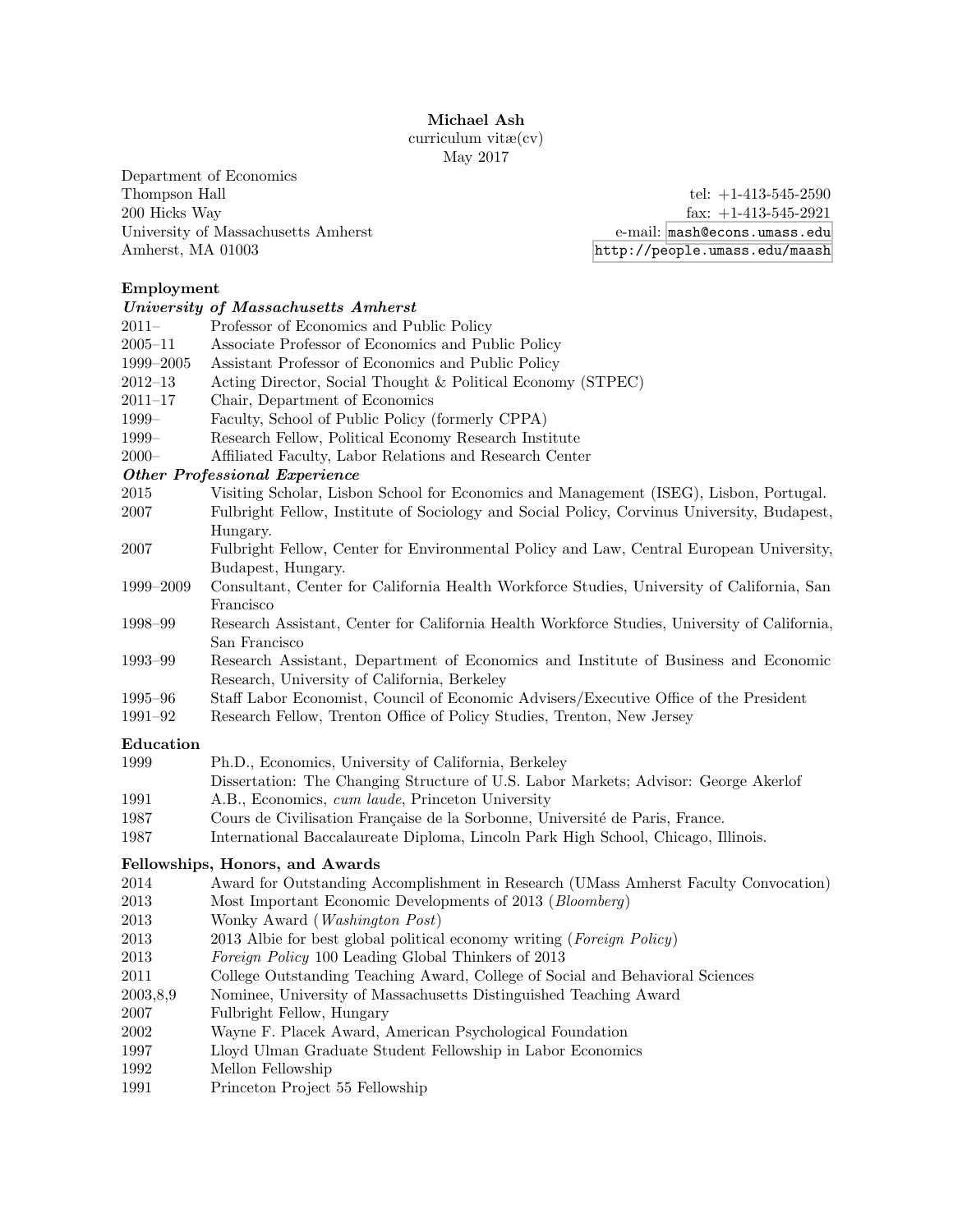### Research

Articles Published or Forthcoming in Peer-Reviewed Journals

- 2016 Boyce J, Zwickl K, Ash M. "Measuring environmental inequality." Ecological Economics 124: 114–123.
- 2014 Zwickl K, Ash M, Boyce J. "Regional variation in environmental inequality: Industrial air toxics exposure in U.S. cities." Ecological Economics 107: 494-509.
- 2014 Herndon T, Ash M, Pollin R. "Does High Public Debt Consistently Stifle Economic Growth? A Critique of Reinhart and Rogoff." Cambridge Journal of Economics 38(2): 257-279. First published online December 24, 2013.
- 2013 Ash M, Boyce JK, Chang G, Scharber H (alphabetical order). "Is Environmental Justice Good for White Folks?" Social Science Quarterly 94(3): 616–636. Early view published 22 June.
- 2011 Seago JA, Spetz J, Ash M, Herrera C, Keane D. "Hospital RN job satisfaction and nurse unions." Journal of Nursing Administration, Mar 41(3):109-14.
- 2011 Spetz J, Ash M, Konstantinidis C, Herrera C. "The effect of unions on the distribution of wages of hospital-employed registered nurses in the United States." Journal of Clinical Nursing Jan;20(1-2):60-7. doi: 10.1111/j.1365-2702.2010.03456.x.
- 2010 Ash M, Boyce J (alphabetical order). "Measuring Corporate Environmental Justice Performance." Corporate Social Responsibility and Environmental Management 238.
- 2009 Ash JM, Ash M, Ash P (alphabetical order). "Constructing a quadrilateral inside another one." Mathematical Gazette, 93: 52–62.
- 2009 Ash M, Robinson D. "Inequality, race, and mortality in U.S. cities: A political and econometric review of Deaton and Lubotsky" Social Science and Medicine 68(11): 1909–1913.
- 2009 Ash M, Arons S. "Economic Parameters of End-of-Life Care: Some policy implications in an era of health care reform" Western New England Law Review 31(2):305–332.
- 2008 Ferjentsik V, Ash M. "An EU sky trust: Can a lower-income country afford climate policy" Environmental Liability 16(5): 183–187.
- 2008 Gupta S, Ash M. "Whose Money, Whose Time? A Nonparametric Approach to Modeling Time Spent on Housework in the United States." Feminist Economics 14(1).
- 2006 Ash M, Badgett MVL (alphabetical order). "Separate and Unequal: The Effect of Unequal Access to Employment-Based Health Insurance on Same-Sex and Different-Sex Couples." Contemporary Economic Policy 24(4).
- 2006 Ash M, Brandt S (alphabetical order). "Disparities in Asthma Hospitalization in Massachusetts," American Journal of Public Health 96(2).
- 2005 Albelda R, Ash M, Badgett MVL (alphabetical order). "Now That We Do: Same-sex couples and Marriage in Massachusetts: A demographic and economic perspective," Massachusetts Benchmarks 7(2).
- 2005 "Disciplinary Unemployment as a Public Good, or the Importance of the Committee to Manage the Common Affairs of the Whole Bourgeoisie," Review of Radical Political Economics 37(4): 471-475.
- 2004 Ash M, Seago JA, "The Effect of Registered Nurses' Unions on Heart Attack Mortality," Industrial and Labor Relations Review 57(3): 422–442.
- 2004 Ash M, Fetter TR (alphabetical order). "Who Lives on the Wrong Side of the Environmental Tracks? Evidence from the EPA's Risk Screening Environmental Indicators Model," Social Science Quarterly 85(2): 441-462.
- 2004 Zhu A, Ash M, Pollin R. "Stock Market Liquidity and Economic Growth: A Critical Appraisal of the Levine/Zervos Model," International Review of Applied Economics 18(1): 1–8.
- 2002 Seago JA, Ash M, "Registered Nurse Unions and Patient Outcomes," Journal of Nursing Administration 32(3): 143–151.
- 2001 Grumbach K, Ash M, Seago JA, Spetz J, Coffman J. "Measuring Shortages of Hospital Nurses: How Do You Know a Hospital with a Nursing Shortage When You See One?" Medical Care Research and Review 58(4): 387–403.
- 2001 Seago JA, Ash M, Grumbach K, Spetz J, Coffman J. "Hospital registered nurse shortage: Environmental, patient and institutional predictors." Health Services Research 36(5): 831– 852.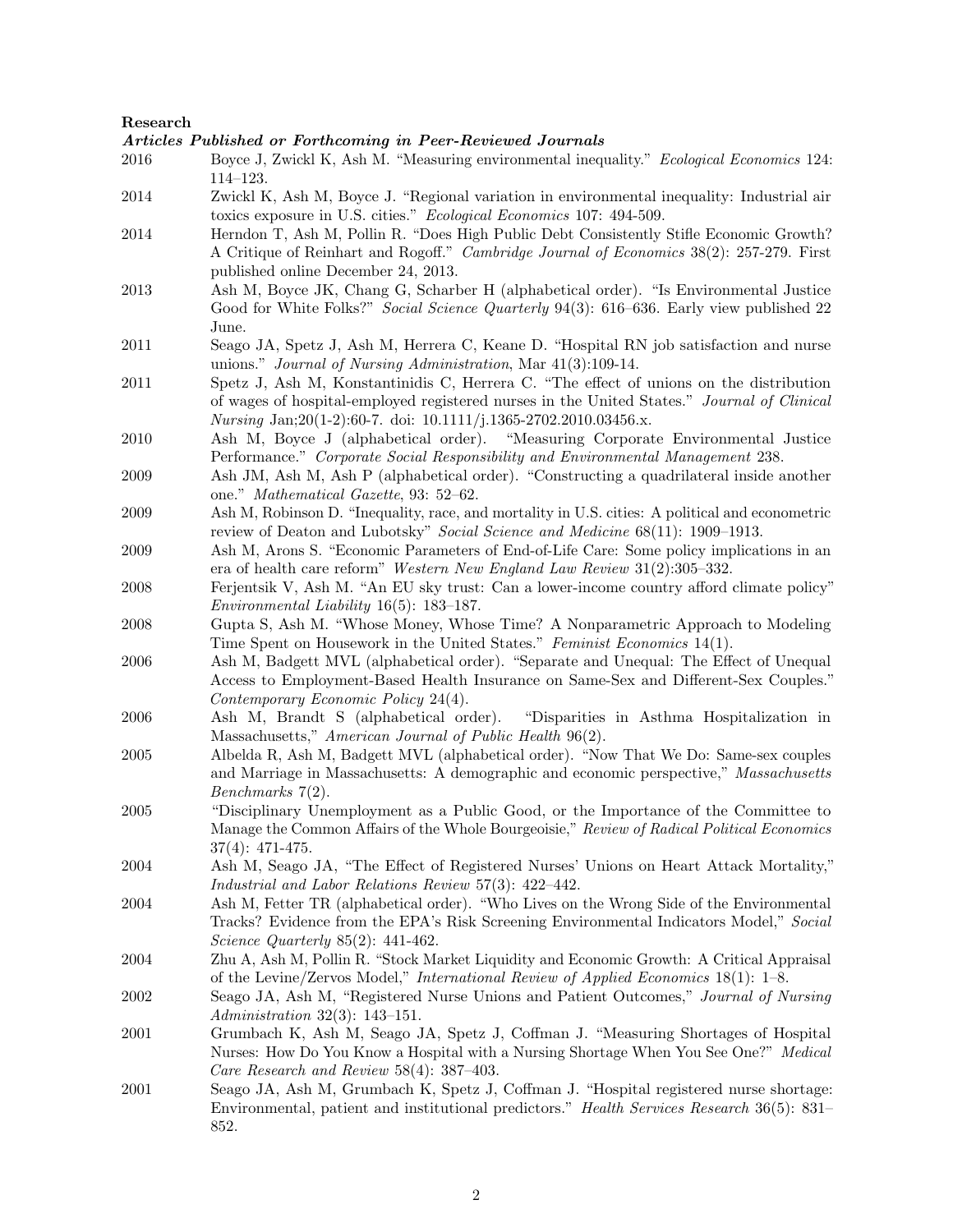### Other Publications

- 2014 Ash M, Seago JA, Spetz J. "What do Health Care Unions do?: A Response to Manthous." Medical Care 2014 Mar 15. [Epub ahead of print]. 2013 Contributor, "The crazy costs of textbooks: Are there less expensive alternatives for your students?" NEA Higher Education Advocate. 2013 Pollin R., Ash M. "Debt and Growth: A Response to Reinhart and Rogoff." The New York Times. 29 April. 2013 Ash M, Pollin R. "Supplemental Technical Critique of Reinhart and Rogoff, 'Growth in a Time of Debt."' Political Economy Research Institute. April. 2013 Pollin R., Ash M. "Austerity after Reinhart and Rogoff." The Financial Times. 17 April. 2013 "What can we learn about class struggle from an empirical regularity? Okun's Law over the business cycle across regimes" Comment on The Rising Strength of Management, High Unemployment and Slow Growth: Revisiting Okun's Law (Michael Reich) in Capitalism on Trial: Explorations in the Tradition of Thomas Weisskopf, Jeannette Wicks-Lim and Robert Pollin, editors. 2013 Comment on "Reducing growth to achieve environmental sustainability: the role of work hours" (Knight, Kyle, Eugene A. Rosa, Juliet B. Schor) in *Capitalism on Trial: Explorations* in the Tradition of Thomas Weisskopf, Jeannette Wicks-Lim and Robert Pollin, editors. 2013 Ash M, Boyce JK (alphabetical order). The Toxic 100 Air Polluters. Fifth Edition. [http:](http://www.peri.umass.edu/ctip) [//www.peri.umass.edu/ctip](http://www.peri.umass.edu/ctip). August. 2013 Ash M, Boyce JK (alphabetical order). The Toxic 100 Water Polluters. [http://www.peri.](http://www.peri.umass.edu/ctip) [umass.edu/ctip](http://www.peri.umass.edu/ctip). May. 2013 Lead researcher and contributing author. A Toxic Flood: Why we need stronger regulations to protect public health from industrial water pollution. Political Economy Research Institute and Food & Water Watch. <http://www.peri.umass.edu/ctip>. May. 2012 Ash M. "Four Faces of the German Banker." Back to Full Employment blog entry <http://backtofullemployment.org/2012/11/13/four-faces-of-the-german-banker/>. November. 2012 Ash M, Arons S, and Spetz J. "Economic and Legal Issues in End-of-Life Care: An Interview with Ash M and Stephen Arons." Nursing Economics 30(3) May-June. 2012 Ash M, Boyce JK (alphabetical order). The Toxic 100 Air Polluters. Fourth edition. <http://www.peri.umass.edu/ctip>. 2012 Ash M, Palacio S. "Economic Impact of Investment in Public Higher Education in Massachusetts: Short-Run Employment Stimulus, Long-Run Public Returns." Report to the Massachusetts Society of Professors, April. 2011 Ash M, Boyce JK (alphabetical order). "Justice environnementale et performance des entreprises: nouvelles perspectives et nouveaux outils." (Environmental Justice and Corporate Environmental Performance: New Perspectives and New Tools") Revue de l'OFCE / Débats et politiques No. 120. 2010 Ash M, Boyce JK (alphabetical order). The Toxic 100 Third edition. [http://www.peri.](http://www.peri.umass.edu/ctip) [umass.edu/ctip](http://www.peri.umass.edu/ctip) 2010 Garner R, Ash M. "Contemplating the Unusual and Unpredictable." Review of Nassim Nicholas Taleb, The Black Swan: The Impact of the Highly Improbable. (New York: Random House, 2007). Science and Society, 74(2): 248–258. 2009 Ash M, Boyce JK, Chang G, Pastor M, Scoggins J, Tran J (alphabetical order). Justice in the Air: Tracking Toxic Pollution from America's Industries and Companies to Our States, Cities, and Neighborhoods. Political Economy Research Institute (University of Massachusetts Amherst) and Program for Environmental and Regional Equity (University of Southern California). 2008 Ash M, Boyce JK (alphabetical order). The Toxic 100 Second edition. [http://www.peri.](http://www.peri.umass.edu/ctip) [umass.edu/ctip](http://www.peri.umass.edu/ctip) 2006 "Comment on 'Some Primitive Robust Tests of Some Primitive Generalizations"' Post-Autistic Economics Review, issue no. 36, 24 February 2006, pp. 36–38, [http://www.paecon.net/](http://www.paecon.net/PAEReview/issue36/Ash36.htm) [PAEReview/issue36/Ash36.htm](http://www.paecon.net/PAEReview/issue36/Ash36.htm) 2004 Ash M, Boyce JK (alphabetical order). The Toxic 100 First edition. [http://www.peri.](http://www.peri.umass.edu/ctip) [umass.edu/ctip](http://www.peri.umass.edu/ctip)
	- 3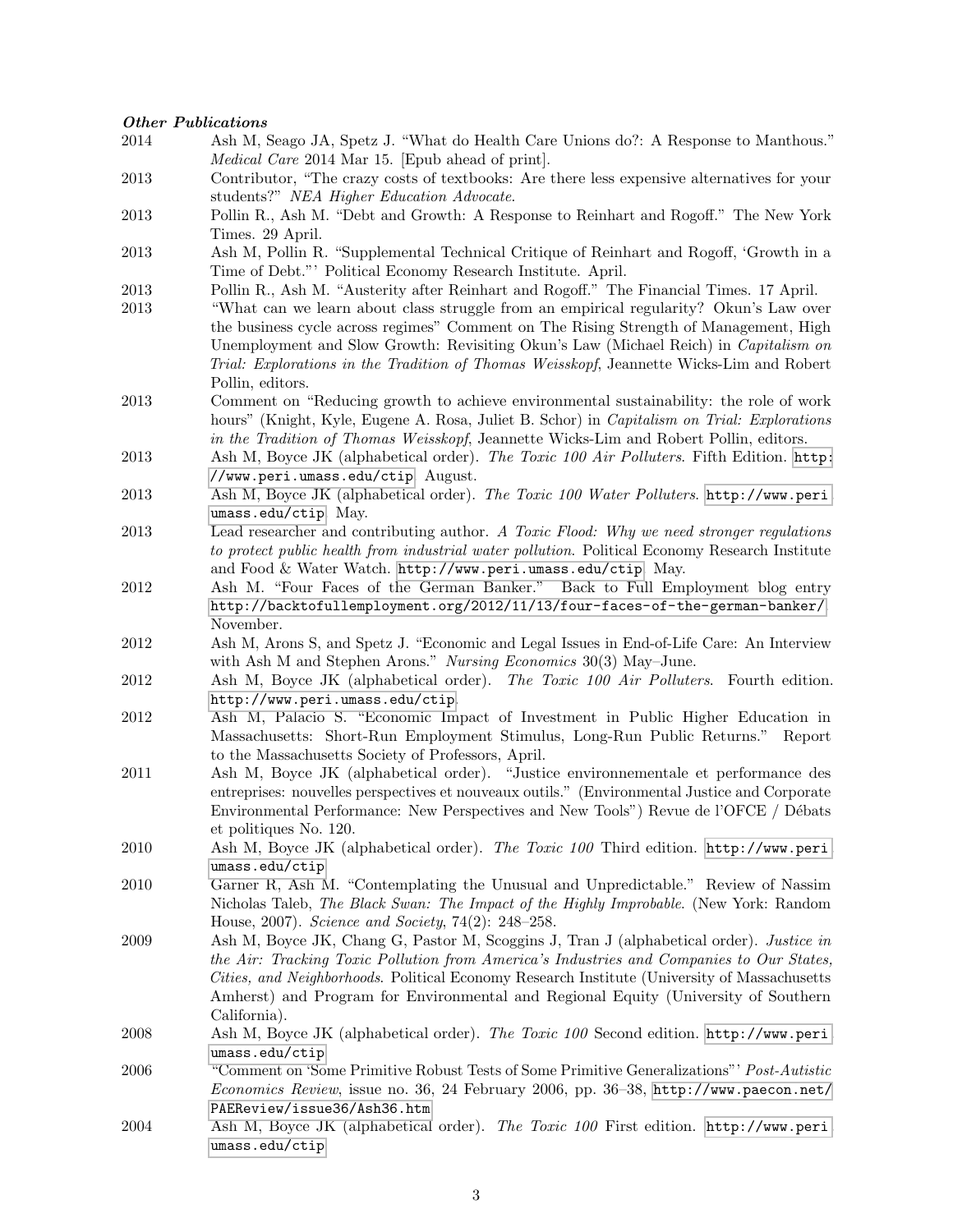- 2004 Ash M, Badgett MVL, Folbre N, Saunders L, Albelda R. "Same-Sex Couples and Their Children in Massachusetts: A View from Census 2000." The Institute for Gay and Lesbian Strategic Studies, February.
- 2002 Seago JA, Ash M. Response to Letter to the Editor. Journal of Nursing Administration, 32(9): 439.
- 2001 "The Tisza Chemical Spill of January 2000." chapter in History in Dispute, Volume 7: Global Water Issues, Char Miller, Mark Cioc, and Kate Showers, editors (Columbia, SC: Bruccoli Clark Layman), pp. 252–255.
- 2000 Pollin R, Brenner M, Ash M, Braunstein E, Epstein G, Heintz J, Ickowitz A, Lim J, Luce S, Peters J. "Economic Analysis of Santa Monica Living Wage Proposal," Political Economy Research Institute <http://pen1.santa-monica.org/cityclerk/council/pollin.pdf>: 370 pages.
- 1997 Ash M, Sklaroff S. "American Pie Charts." Civilization 4(2): 84–85.

### Working Papers and Articles in Preparation

Ash M, Basu D, Dube A (alphabetical order). "Public Debt and Growth: An Assessment of Key Findings on Causality and Thresholds." UMass Amherst Economics Working Paper 2017–10 and PERI Working Paper Number 433

Herndon T, Ash M, Pollin R. "Does High Public Debt Consistently Stifle Economic Growth? A Critique of Reinhart and Rogoff." PERI Working Paper 322. April 2013.

"Dimensional Analysis in Economics with Applications in Micro, Macro and 'metrics." February 2013.

Ash M, Spetz J, "The Effect of Unions on the Wages of Hospital-Employed RNs from 1983 to 2006," In preparation for submission to Industrial and Labor Relations Review.

Ash M, Spetz J, Jean Ann Seago, Carolina Herrera, Dennis Keane, Alyssa Schneebaum, "The Effect of Unions on wages, hours, and work intensity: static and dynamic evidence from California, 1996–2007." In preparation for submission to Industrial Relations.

Spetz J, Ash M, Carolina Herrera, "Do hospital unions improve the quality of care?" In preparation for submission.

Spetz J, Ash M, Carolina Herrera, "Is nurse union expansion strategic or tactical?" In preparation for submission.

### Invited Presentations, Conferences, Workshops, and Media

Worcester, MA. 1 April.

| 2016 | Ash M, Louçã F. The Revolving Door: Empirical Studies and Provisional Conclusions. And      |
|------|---------------------------------------------------------------------------------------------|
|      | conference co-organizer. The Shadow Economy in the Global Crisis: Finance and Beyond.       |
|      | Convento da Arrbida, Portugal, 28-30 June.                                                  |
| 2015 | Ash M, Louçã F. Shadow Society - Presentation of the Project. Ash M, Louçã. Financial       |
|      | Liberalization. Ash M, Campos A. The Database on the Revolving Door (Central Banks          |
|      | and Governments). And conference co-organizer. Seminar on shadow finance. ISEG, Lisbon,     |
|      | $15-16$ June.                                                                               |
| 2015 | "Critical Replication as a Method of Learning and Improving Economic Science." Invited      |
|      | talk, Department of Economics, Università degli studi Roma Tre (Italy) 19 May.              |
| 2015 | Ash M, Basu D, Dube A (alphabetical order). "New Research on Public Debt and Growth,        |
|      | A Critical Replication of Several Papers from 2010–2012." Invited talk, Department of       |
|      | Economics, Università degli studi Roma Tre (Italy) 18 May.                                  |
| 2015 | Ash M, Basu D, Dube A (alphabetical order). "Public Debt and Growth: Assessing Key          |
|      | Findings on Causality and Thresholds." INFER Conference, University of Coimbra (Portugal)   |
|      | 18 April.                                                                                   |
| 2014 | Critical Replication for Learning and Research, Department of Mathematical Sciences, DePaul |
|      | University, Chicago, IL. 25 April.                                                          |
| 2014 | Critical Replication for Learning and Research, Quantitative Methods Core Methods Seminar,  |
|      | University of Massachusetts Medical School Department of Quantitative Health Sciences,      |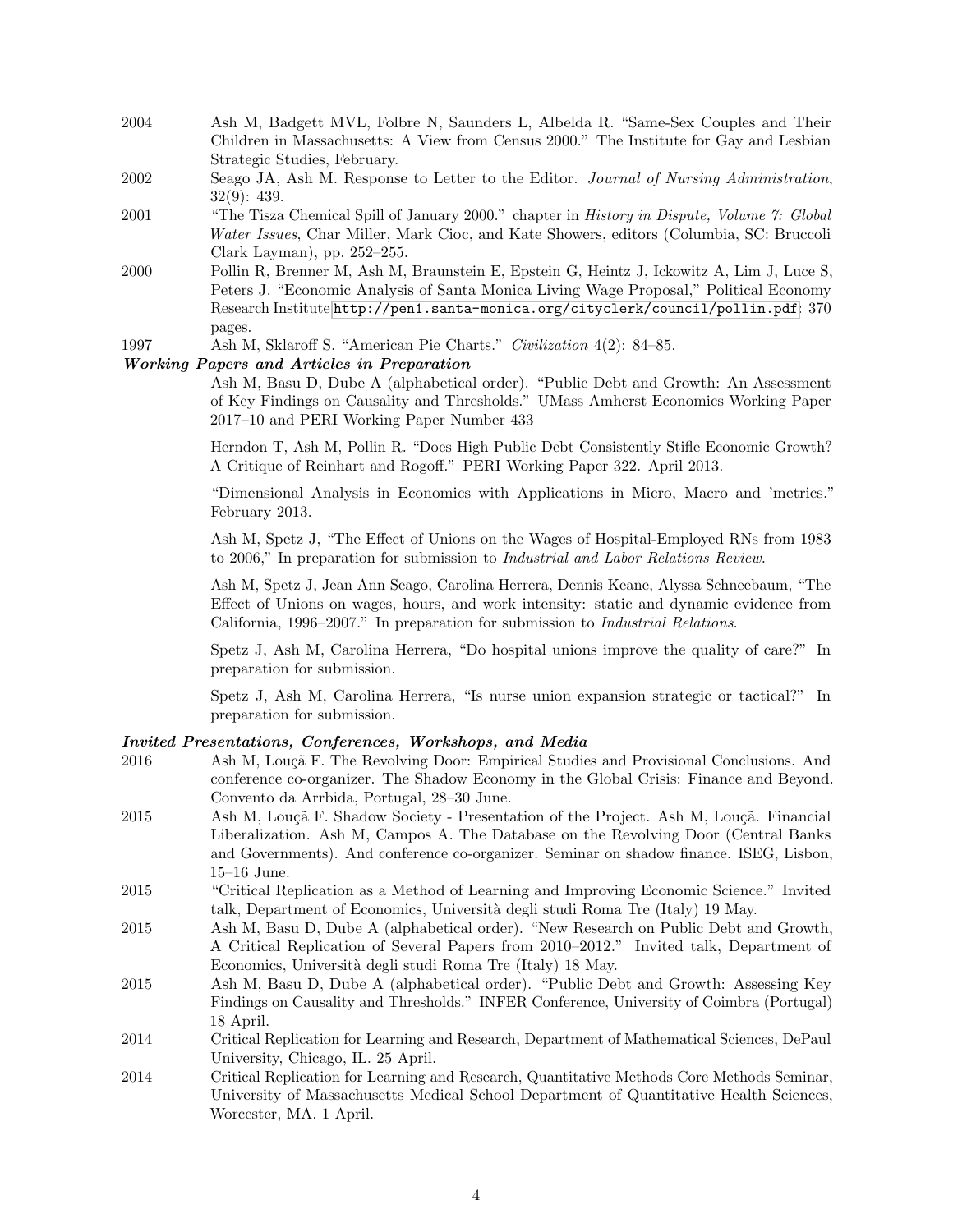- 2014 Transformational Voices: An Afternoon with Leading Global Thinkers, Josef Korbel School of International Studies, University of Denver, Denver, CO. 6 March. 2013 Discussant for "Revisiting Okun's Law" (Michael Reich). Labor & Employment Relations Association, Allied Social Sciences Association, San Diego, CA. 5 January. 2012 Center for Research on Families, Celebrating Ten Years of Family Research, Introduction of Student Family Research Presentation. 29 November. 2012 Building Just and Sustainable Communities, a Symposium in Honor of Rep. John W. Olver. Moderator of Panel Session 3: Energy from Renewable Sources. 19 November. 2012 Environmental Justice Conference: Honoring SNRE's Bunyan Bryant. Ann Arbor, Michigan. 4–6 October. 2012 WNH Radio Interview on Political Chowder with host Arnie Arneson. 27 September. 2012 "Right-to-Know, Imperative to Act." New Student Orientation, University of Massachusetts Amherst, 31 August. 2012 "Economic Impact of Investment in Public Higher Education in Massachusetts: Short-Run Employment Stimulus, Long-Run Public Returns." Presentation to Joint Committee on Higher Education. Boston, 10 May. 2012 "Toward Climate Justice: A Panel on Human Rights, Race and the Environment." CPPA, the Population and Development Program at Hampshire College, and the Five College Public Policy Initiative, with support from Five Colleges, Inc., and the Andrew W. Mellon Foundation. Political Economy Research Institute, Amherst, 13 March. 2012 "Strategy or Tactics? Factors Associated with the Growth of RN Unions." (with Spetz J, Jean Ann Seago, Carolina Herrera, and Dennis Keane). Labor and Employment Relations Association, Allied Social Sciences Association (ASSA), Chicago, 7 January. 2011 "The Practice of Engaged Scholarship." Invited speaker, sponsored forum of the UMass Faculty Senate Outreach Council. Wednesday 3 November. 2011 "The effect of hospital unions on nurse staffing and patient outcomes in California." iHEA Congress, Toronto, Canada. 2010 "Using RSEI to Support Environmental Justice." U.S. EPA and Environmental Council of the States, Webinar: Using TRI to Support Environmental Justice. 2010 21st Century Environmental Information Initiative, OMBWatch, Pocantico, NY, 14–15 January. 2009 Statement before the Governor's Community Forum on Choices and Priorities, Amherst, Massachusetts, May 19. 2009 WNUR radio interview on "Justice in the Air" (Ash et al.) with Chuck Mertz, This is Hell, 9 May 2009. 2009 "Measuring Corporate Environmental Justice Performance," Environmental Council of the States, Bethesda, MD, March 31. 2008 "Measuring Corporate Environmental Justice Performance," University of Southern California, Los Angeles, August 22. 2008 Ash M and Spetz J, "The Effect of Unions on the Wages of Hospital-Employed RNs from 1983 to 2006," American Society of Health Economists, Durham, NC, June 22. 2008 Ash M and Spetz J, "What is the Union Wage Premium for RNs?" AcademyHealth, Washington, DC, June 6. 2007 "Reflections on My Fulbright Experience," University of Debrecen, Hungary, April 20. 2007 "Quantitative Studies of Environmental Injustice in the United States," Mini-Conference on Environmental Justice, Central European University, Budapest, Hungary, March 28. 2006 "The Health Care Un-System And the Single-Payer Alternative," Western Massachusetts Health Care Public Hearing on H.R. 676 The U.S. National Health Insurance Act ("Expanded and Improved Medicare for All, Holyoke, MA, October 21. 2006 "Political Economy of U.S. Health Care With a Focus on Nursing." MNA Region 1 Legislative Breakfast, Holyoke, Massachusetts, 22 April. 2006 "Inequality, Race, and Mortality in the United States: Geographic and Political Perspectives." With Dean Robinson. Allied Social Sciences Association, Boston, MA, January 2005 "Quantitative Research on Environmental Justice in Central Europe: Prospects and Challenges." Association for Public Policy Analysis and Management, Washington, DC,
	-

5

November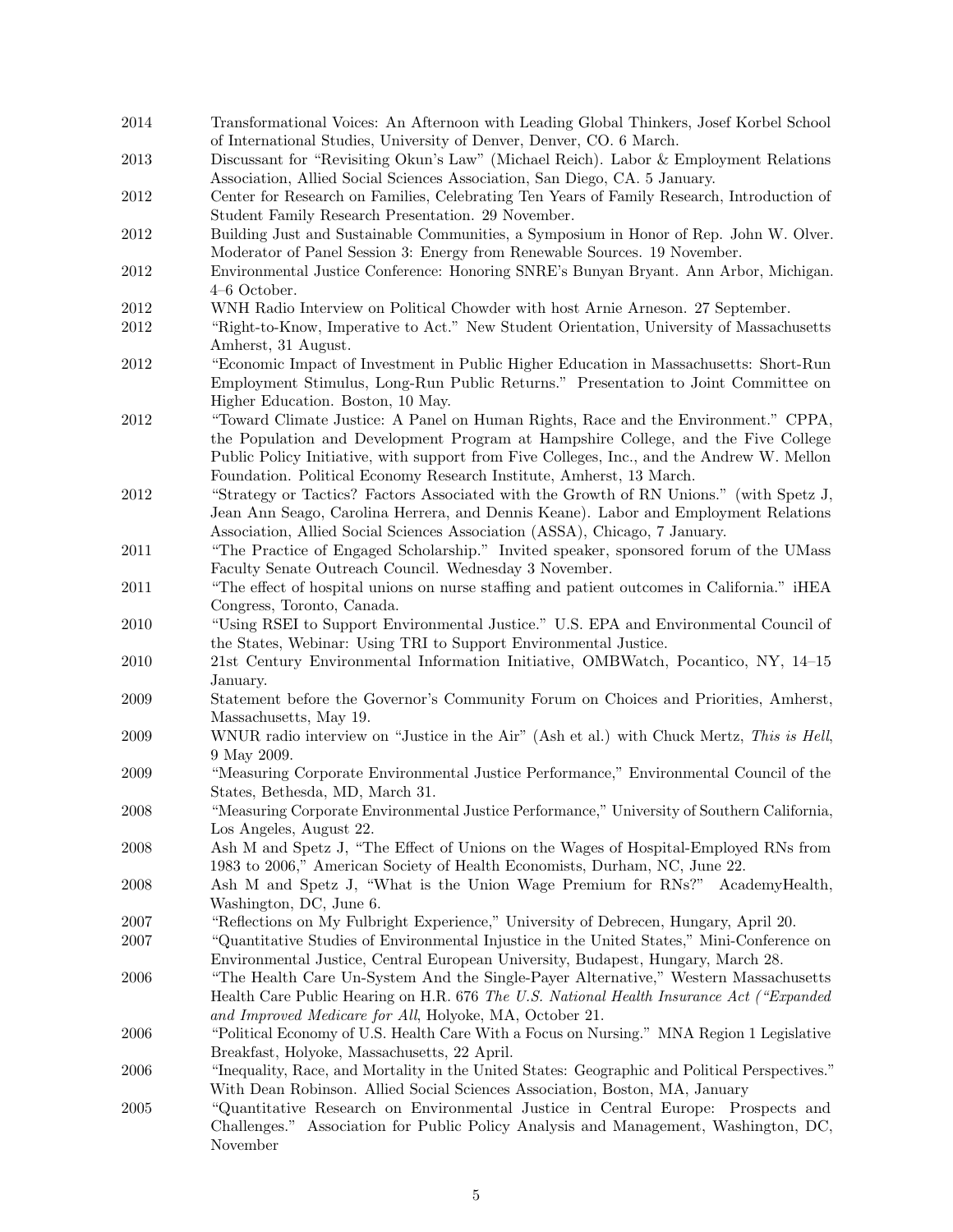2004 "Environmental Sustainability and Development," Discussant for three papers. "Egalitarian Development in the Era of Globalization: A Conference in Honor of Professor Keith Griffin." Political Economy Research Institute, University of Massachusetts Amherst, 23 April.

2004 "Environmental Justice: Causes, Consequences, Controversies, and Confidence," Symposium: Environmental Justice: Is It Working?, Albany Law School, Albany, New York, 25 February.

- 2004 WHMP radio interview by Dennis Lee and Chris Collins on "Same-Sex Couples and Their Children in Massachusetts: A View from Census 2000" (Ash, M. V. Lee Badgett, Nancy Folbre, Lisa Saunders, and Randy Albelda). 11 February 2004.
- 2004 WFCR radio interview by Frannie Carr on "Same-Sex Couples and Their Children in Massachusetts: A View from Census 2000" (Ash, M. V. Lee Badgett, Nancy Folbre, Lisa Saunders, and Randy Albelda). 10 February.
- 2004 "Stock Market Liquidity and Economic Growth: A Critical Appraisal of the Levine/Zervos Model," co-authored with Andong Zhu and Robert Pollin. Presented at the Allied Social Sciences Association annual meeting, San Diego, January.
- 2003 "Separate and Unequal: The Effect of Unequal Access to Employment-Based Health Insurance on Gay, Lesbian, and Bisexual People in Couples," co-authored with M.V. Lee Badgett. Presented at the Association for Public Policy Analysis and Management annual meeting, Washington, D.C., November.
- 2003 "Do Unionized R.N.'s Reduce AMI Mortality?" co-authored with Jean Ann Seago. Presented at Forum on Nursing, Quality of Care and Employment Practices, Public Policy Ph.D. Program and College of Nursing, University of Massachusetts, Boston, October.
- 2003 "Unions, Wages, and Workplace Conditions: New Evidence from the Hospital Industry" co-authored with Jean Ann Seago and Joanne Spetz. Presented at the American Public Health Association annual meeting, San Francisco, November.
- 2003 "Is Your Backyard a Toxic Dump?" Presented at the 2003 Summer Institute, Center for Popular Economics, Smith College, Northampton, Massachusetts, August.
- 2003 "Who Lives on the Wrong Side of the Environmental Tracks?" co-authored with T. Robert Fetter. Presented at the U.S. Society for Ecological Economics biennial meeting, Albany, May.
- 2002 "Environmental Justice and Food Systems," Presented at the 2002 Summer Institute, Center for Popular Economics, Smith College, Northampton, Massachusetts, July.
- 2002 "Do Unionized R.N.'s Reduce AMI Mortality?" co-authored with Jean Ann Seago. Presented at the International Association for Feminist Economics, Los Angeles, July.
- 2002 "Who lives on the wrong side of the environmental tracks?" co-authored with T. Robert Fetter. Presented at the Association of Environmental and Resource Economists quadrennial meeting, Monterey, California, June.
- 2002 Discussant, "Pollution Abatement Investment When Firms Lobby Against Environmental Regulation," H. Farzin and J. Zhao, Association of Environmental and Resource Economists quadrennial meeting, Monterey, California, June.
- 2002 R.N. Unions and Patient Outcomes, co-authored with Jean Ann Seago. Poster session at American Nurses Association annual convention, Philadelphia, June.
- 1999 Invited participant, Conference on Health and Economic Development, Fogarty International Center, National Institutes of Health, Bethesda, Maryland, November.
- 1999 "Program Evaluation Methods." Presented in Sociology 691: Policy Methods, University of Massachusetts Amherst, October.
- 1999 "The Effect of HMO's on the Earnings and Employment of Nurses." Presented at the Western Economic Association annual meeting, San Diego, July.
- 1999 "Do HMO's Use Nurses Differently, or Just Less? Evidence from Workers and Hospitals." Presented in seminars at University of California at Irvine, Case Western Reserve University, and University of Massachusetts Amherst.

### External Grants Awarded

2011 "Collaborative Research on the Correlates and Consequences of Risks from Airborne Toxics: Dynamic Spatial Analysis." National Science Foundation (Two-year project, total budget \$338,548; UMass budget \$90,370). Principal Investigator Paul Mohai, University of Michigan; Ash is a Co-PI.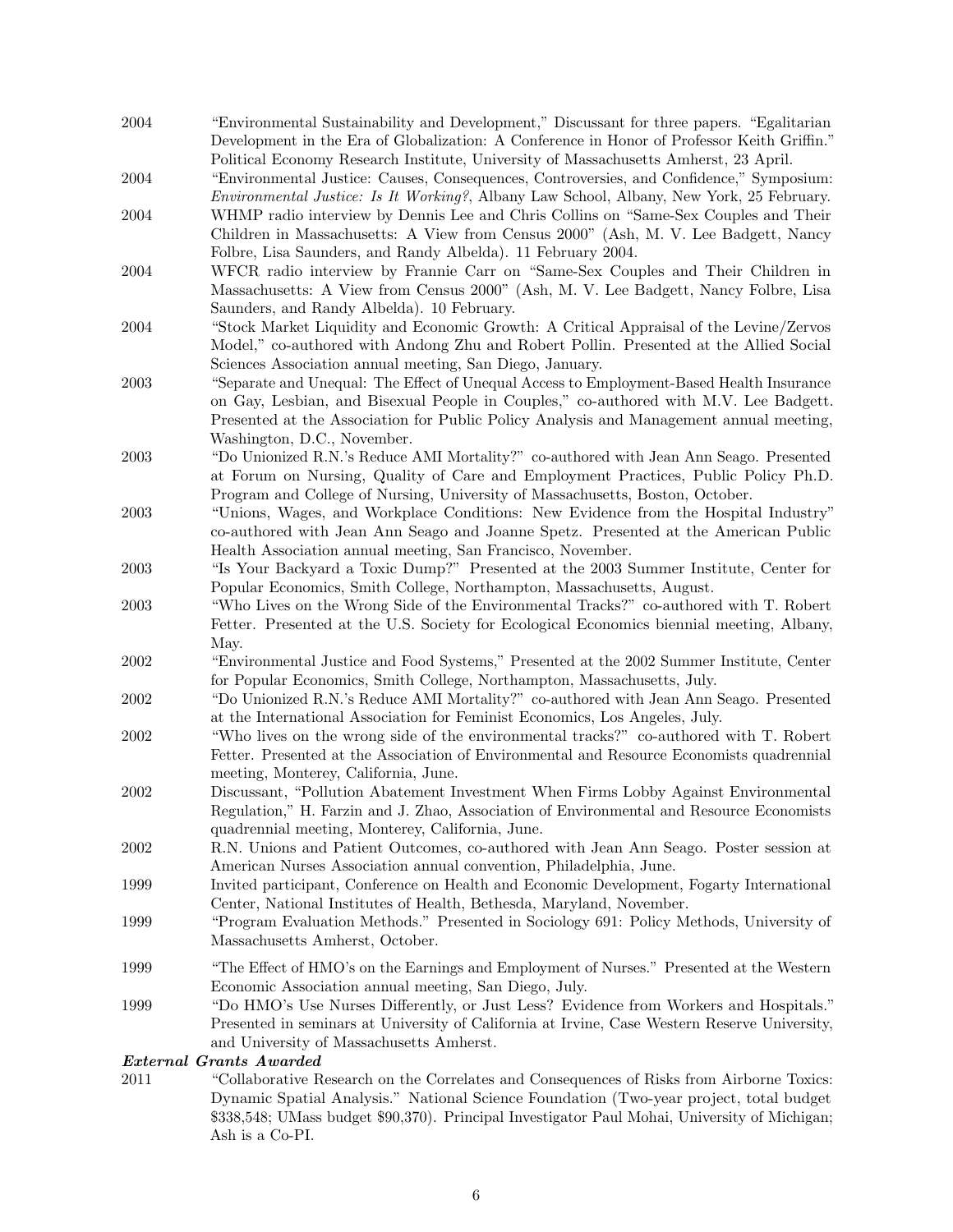- 2010 "Economic Impact of Spending on Public Higher Education in Massachusetts." Ash was Principal Investigator on research grant from the Massachusetts Society of Professors. \$15,000.
- 2010 "An assessment methodology for differential impact on environmental justice populations of releases of industrial toxics to water in Massachusetts." Ash was Principal Investigator on U.S. Geological Survey's Water Resources Annual Institute Program for Fiscal Year 2010. \$5,000.
- 2010 "Toxic Air Pollution, Infant Health, and Disparities by Race and Class" Ash was Principal Investigator on a TeraGrid Allocation.
- 2007 "Hospital Unions, Staffing, Wages, and Patient Safety," Principal Investigator Spetz J, UCSF, National Institutes of Health (NIH) R01. Ash was a sub-contractor with a three-year budget of \$144,256.
- 2002 "Health Insurance Inequality for Gay, Lesbian, and Bisexual People." (with M.V. Lee Badgett) Ash M was Principal Investigator for the Wayne F. Placek Award, American Psychological Foundation, \$35,700.

# Teaching: Courses Taught

Capstone in Public Policy and Administration (M.P.P.A.) Econometrics (undergraduate) Economic Instruments for Greenhouse Gas Mitigation (graduate-level mini-course) Economics of Health (undergraduate) Economics of Health (M.P.P.A.) Graduate Applied Econometrics (graduate) Health and Environmental Inequality Module for Social Inequality and Social Justice Introduction to Political Economy: Social Wealth (on-line undergraduate course) Introduction to Political Economy: Social Wealth (undergraduate) Labor in the American Economy (undergraduate) Labor in the American Economy (M.P.P.A.) Intermediate Macroeconomics (undergraduate) Microeconomics for Public Policy (M.P.P.A.) Policy Analysis (M.P.P.A.) Political Economy of the Environment and Environmental Policy (graduate) Political Economy of Public Policy (M.P.P.A.) Statistics for Public Policy and Administration (M.P.P.A.)

### Service

### Referee or Reviewer

American Economic Review Feminist Economics Social Science and Medicine The Gerontologist Economics and Human Biology Ecological Economics Health Affairs Industrial Relations Population and Environment Journal of Health Organization and Management Journal of Policy Analysis and Management Social Forces Social Problems Social Science Quarterly Marsden Fund (New Zealand), 2015 Robert Wood Johnson Foundation, ad hoc reviewer Robert Wood Johnson Foundation, INQRI reviewer, 2008,09,11,12 National Institutes of Health, ad hoc reviewer, 2009 United States Department of Agriculture Blackwell Publishing University of Massachusetts Press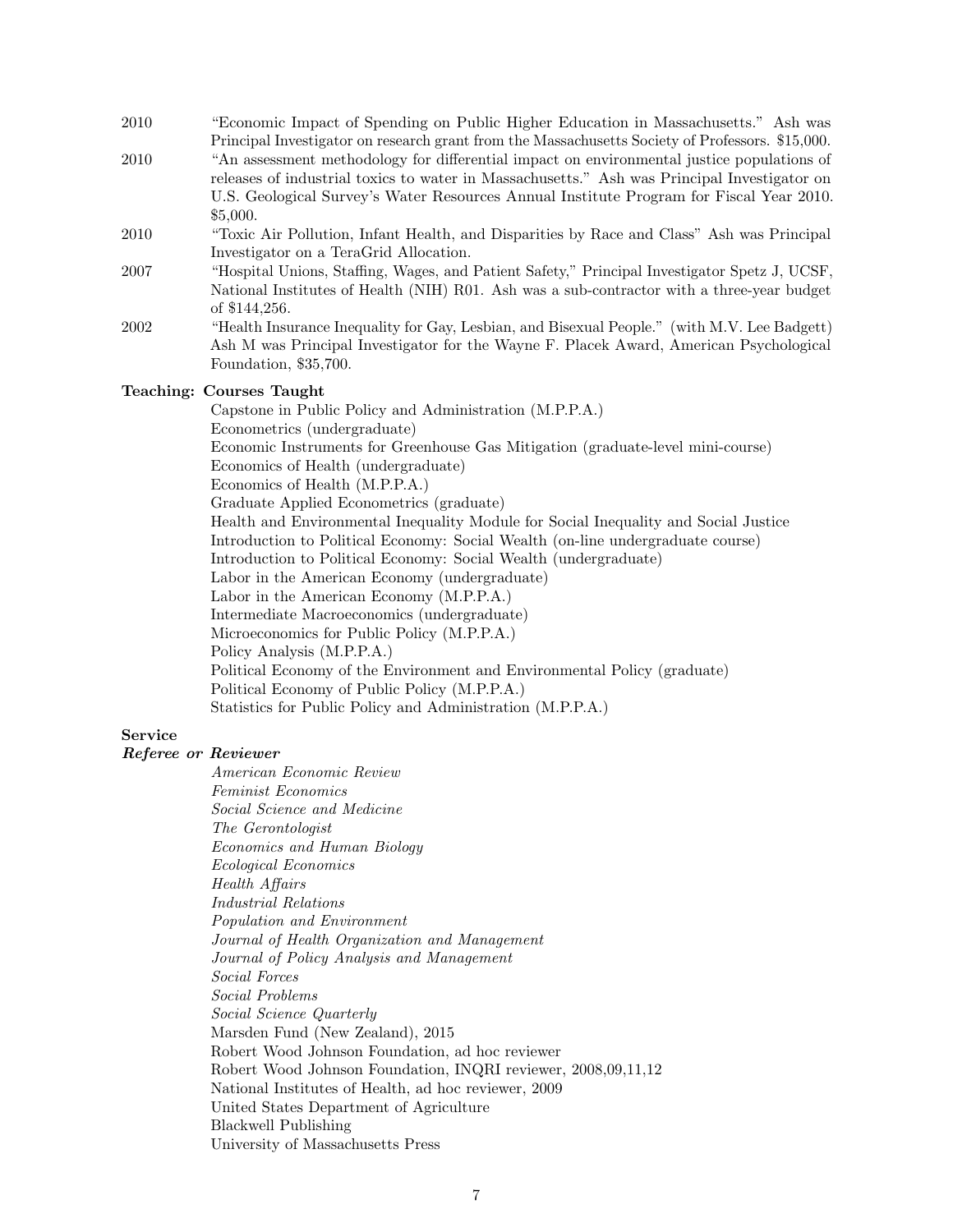Rowman & Littlefield Thomson Learning

### University Service

- 2012–13 Member, Review Committee for Dean, School of Public Health and Health Sciences
- 2007–10 Member, Budget Subcommittee of Faculty Senate Council on Program and Budget
- 2004–06 Chair, Budget Subcommittee of Faculty Senate Council on Program and Budget
- 2003–08 Member, University of Massachusetts Nanotechnology Task Force
- 2003– Member, University of Massachusetts IT Minor Advisory Board

#### College Service

- 2013– Member, Advisory Board, Institute for Social Science Research
- 2012–13 Acting Director, Social Thought and Political Economy
- 2010 Member, CSBS Program Innovation Council
- 2009,10,12 Bluestein Scholarship Committee
- 2009–10 Member, Search Committee, Department of Anthropology/Center for Heritage & Society
- 2009–10 Member, Steering Committee, Center for Heritage & Society
- 2009–10 Member, CSBS Instructional Quality Council
- 2007–09 Member, CSBS Research Committee
- 2003–11 Co-director, CSBS Open-Source Lab

### Center for Public Policy & Administration Service

- 2012–13 Member, Online Programs Committee
- 2009–10 Member, Curriculum Committee
- 2007–08 Member, Ad hoc committee on capacity
- 2007–09 Member, Ad hoc committee on inequality and social inclusion
- 2006 Member, Personnel Committee
- 2004–05 Chair, Curriculum and Student Affairs Committee
- 2003–04 Chair, Colloquium Series
- 2002–03 Chair, Curriculum and Student Affairs Committee
- 2001–02 Chair, Committee for Speakers' Series on Inequality
- 2000– Member, Faculty Meeting (formerly Executive Committee)
- 2000–02 Member, Committee for Speakers' Series on Inequality
- 2000–01 Member, Planning Committee for "Policy Partnerships: Opportunities and Dilemmas for Cities and Universities"
- 2000–01 Member, Tenure Subcommittee of the Executive Committee
- 1999–00 Member, Curriculum Committee

# Departmental Service

- 2011– Chair
- 2009–11 Associate Chair
- 2009–10 Member, Executive Committee
- 2009–11 Director of online education
- 2008–09 Member, Search Committee; and 2003–2004.
- 2007–08 Member, Executive Committee
- 2006 Member, Merit Committee 2004–2005 and 2005–2006
- 2006– Co-Director, Corporate Toxics Information Project
- 2000– Co-Sponsor, Environmental Working Group
- 2001–03 Member, Undergraduate Committee
- 1999–06 Chair, Computer Committee

### Professional Service and Affiliations

- 2005–09 Board member, Center for Environmental Policy and Law, Central European University, Budapest, Hungary
- 1999–2011 Staff Economist, Center for Popular Economics
- current American Economic Association
- current Union for Radical Political Economics
- current Association of Environmental and Resource Economists
- current International Association for Feminist Economics